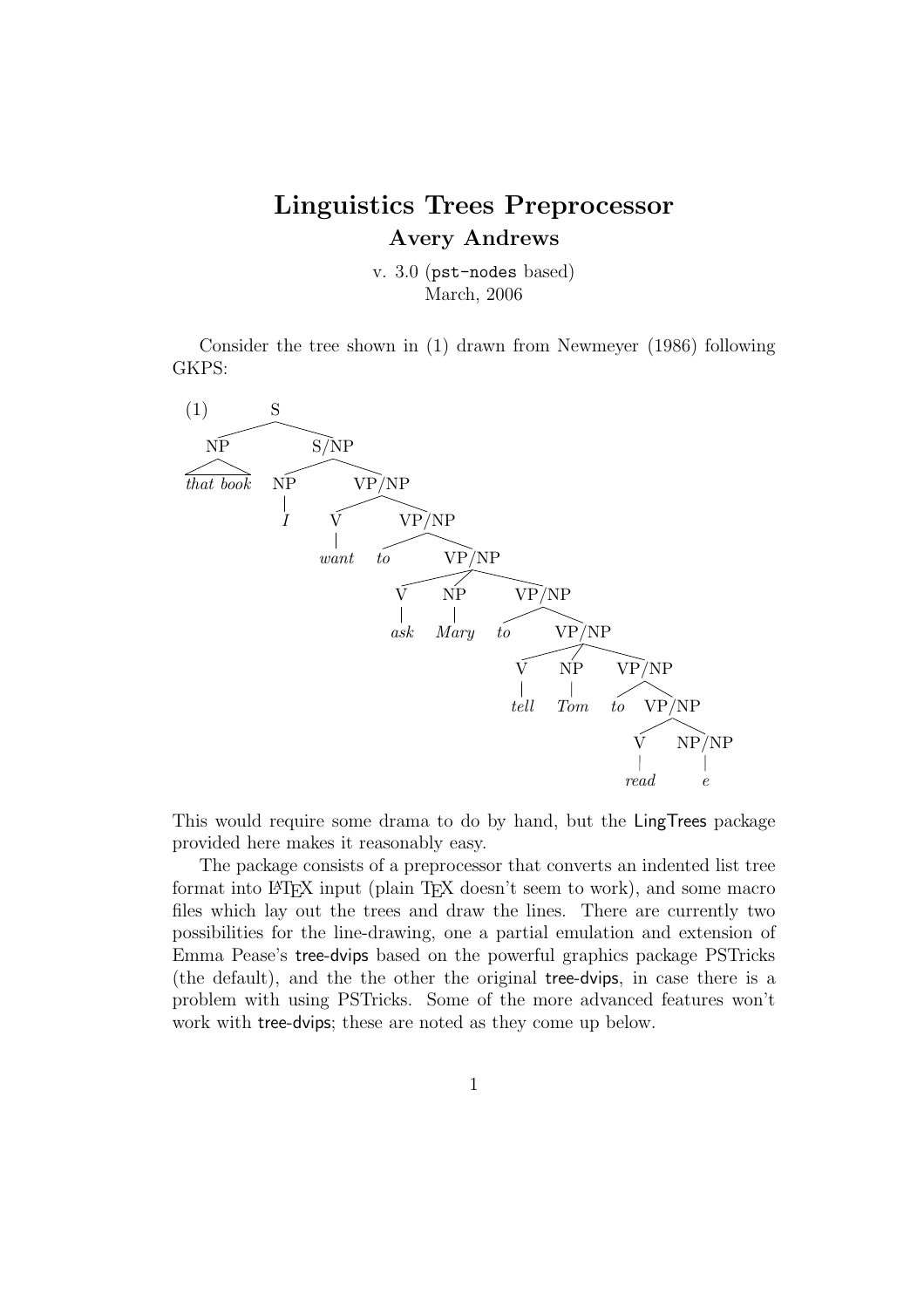This package is probably most suited for irregularly-branching trees with wide node-labels, as found in LFG or HPSG. Some other packages worth looking at are pst-jtree (John Frampton), gtree (Jeffrey Siskind and Alexis Dimitriadis), xytree (Koaunghi Un), and for unusual situtations, the psttree module of PSTricks (which is oriented towards tree-like structures in mathematics, rather than linguistics, and can do wierd things such as change the direction of the branching in the middle of the tree).

## 1 Setup

The current version of the preprocessor is a Python script trees.py.<sup>1</sup> For Windows (98 thru XP), there is a free-standing executable with installer that doesn't require Python to be installed that can be downloaded from http:// arts.anu.edu.au/linguistics/People/AveryAndrews/Software/latex. Most Linux distros and later versions of MacOS will have an adequate version of Python included (the preprocessor works for at least Python 1.5.2 thru Python 2.4.2). Otherwise, Python will have to be installed. Instructions for installing and running trees.py under various OS's can be found in the file 00\_readme.txt.

At the above URL there are also links to the 'TreeRunner' GUI for running the preprocessor and other L<sup>A</sup>TEX components, which I find to be a useful alternative to setting up a make file for small projects.

The macro files are lingtrees.sty, pst-tree-dvips-emu.sty and trees-withoutpstricks.sty; they will have to be put whereever you put custom  $T_{F}X/HT_{F}X$ files (c:\localtexmf\tex\latex for MikTeX). You'll also need the PSTricks package (including the pst-nodes module), and tree-dvips if you're planning to use that, both available on CTAN and included in many TEX/LATEX distributions. If you have to install either of these yourself, note that they include files with the extension . pro defining special commands for PostScript; these must be put somewhere where the dvips program can see them (localtexmf/dvips in MiKTeX).

<sup>&</sup>lt;sup>1</sup>The original was written in C; a slightly modified version of the source can be found on Chris Manning's (La)TeX web-page http://nlp.stanford.edu/∼manning/tex/.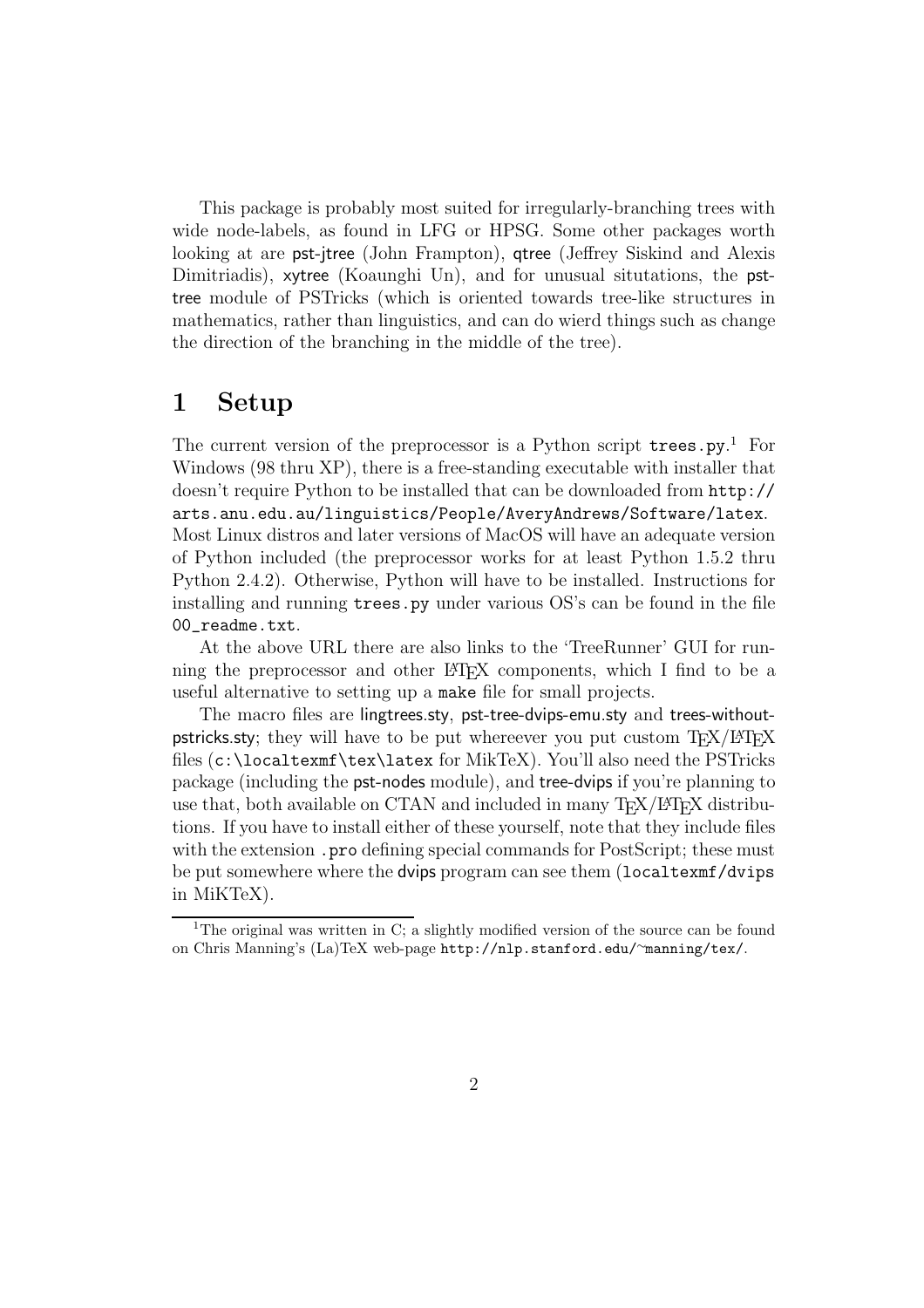## 2 Basic Usage

The document needs to load the lingtrees.sty style file, with a line like this before the \begin{document}:

```
(2) \usepackage{lingtrees}
```
This will load up the PSTricks-based implementation, to use the old treedvips-based one instead, use lingtrees-without-pstricks instead.

In the document, a tree begins with . [, ends with .], and has each node represented by a line of text, where nesting is indicated by increasing depth of embedding, so that sisters must be indented equally, i.e.:

$$
\begin{array}{cc}\n(3) & . & \n\begin{array}{cc}\n & & \n\end{array}\n\end{array}
$$
\n
$$
\begin{array}{cc}\n\text{NP} & \text{John} \\
\text{VP} & \text{V} \\
\text{bit} & \text{NP} \\
\text{Fido}\n\end{array}
$$

Blank lines are not allowed, and error messages will be triggered by various kinds of discrepancies, although there are plenty of ways of getting the wrong output without producing an error message, so the results need to be checked carefully.

After running the preprocessor, you run LAT<sub>EX</sub>. Many current  $.$  dvi viewers can then show the lines, at least in simple cases, but:

(4) a. some drawn lines get wrongly obliterated by other material

b. some things aren't positioned correctly

So if you really want to be sure that you're seeing how it's going to be, you'll need to run dvips and look at it with a postscript viewer. The TreeRunner GUI can launch these automatically.

The result of the above tree is: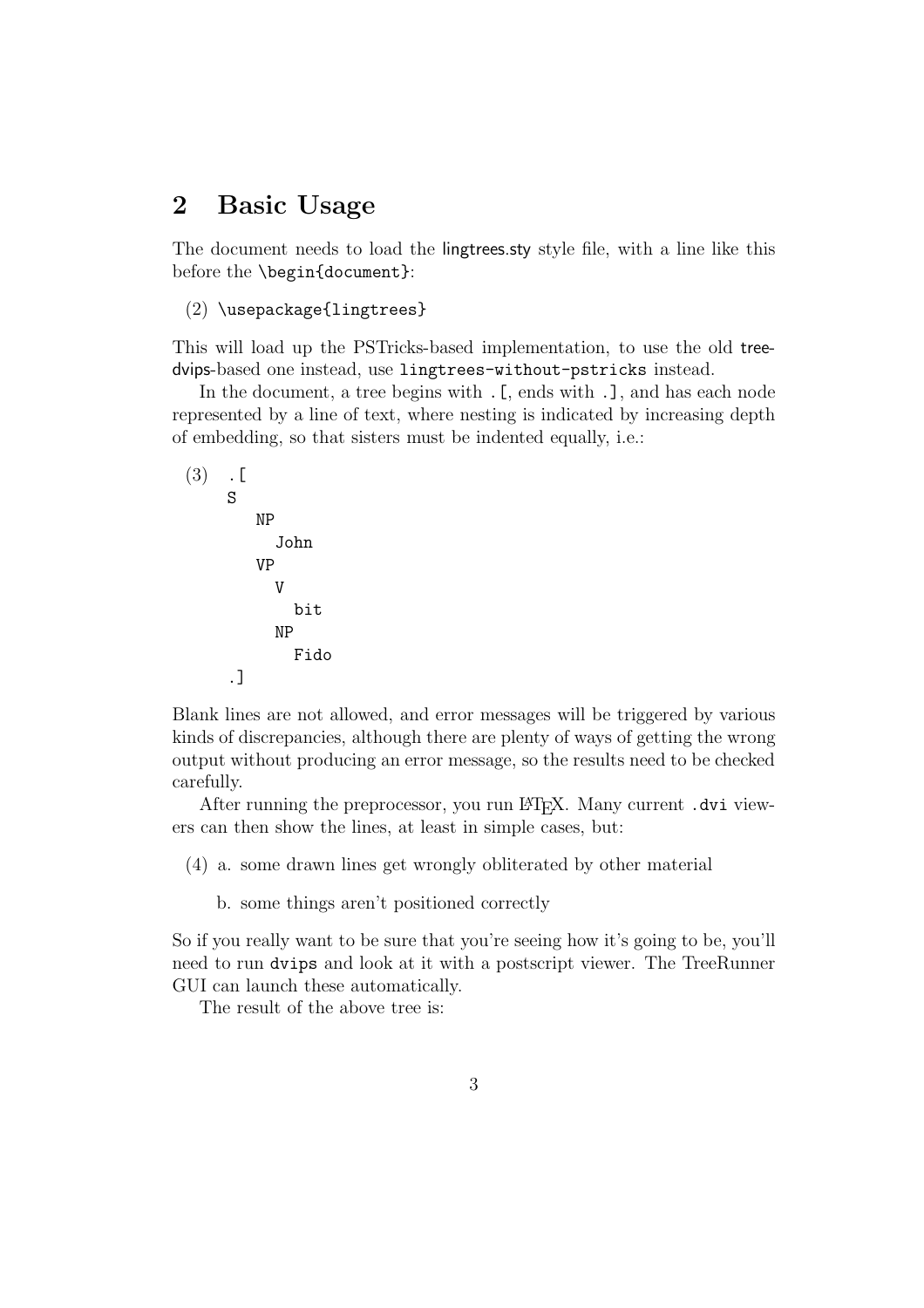

A complete file of this example can be found in examples/simple.txp.

### 3 Work Methods

The method used above is to have your source document be say paper.txp, and run the preprocessor every time you change the text. I personally don't tend to do things this way, since I find it alarming to have anything overwriting big files with the extension .tex. So an alternative method is to put all of the trees in a file of their own, with a name ending in trees.tex, and then use the preprocessor's .> directive to send the output of the next tree to the filename coming after the .> (on the same line). So that if for example the preprocessor encounters the line  $\rightarrow$  trees/firsttree.tex, then the following tree gets written to the file trees/firsttree.tex (and the material in between the .>-line and the start of the tree, but nothing after the tree). Then you use a \input trees/firsttree.tex statement in your document to include the tree (I find it tidy to put them in a subfolder). This works nicely if you're the sort of person who rarely gets around to setting up makefiles for writing projects (since you only have to run the preprocessor when you change a tree, which is really not that often, in practice). The technique is also useful for keeping trees synchronized between a paper and a handout or presentation. To send more than the next tree to a specific file, use .>> [filename]; output will then go to file name until either the next .>> directive, or a .<< directive, which reverts the output to the default output file.

These possibilites are illustrated in examples/outputfiles\_trees.txp, which makes the trees for examples/outputfiles.tex. Using  $\geq$  after  $\geq$ will produce an error message. Summing up the preprocessor directives, they are: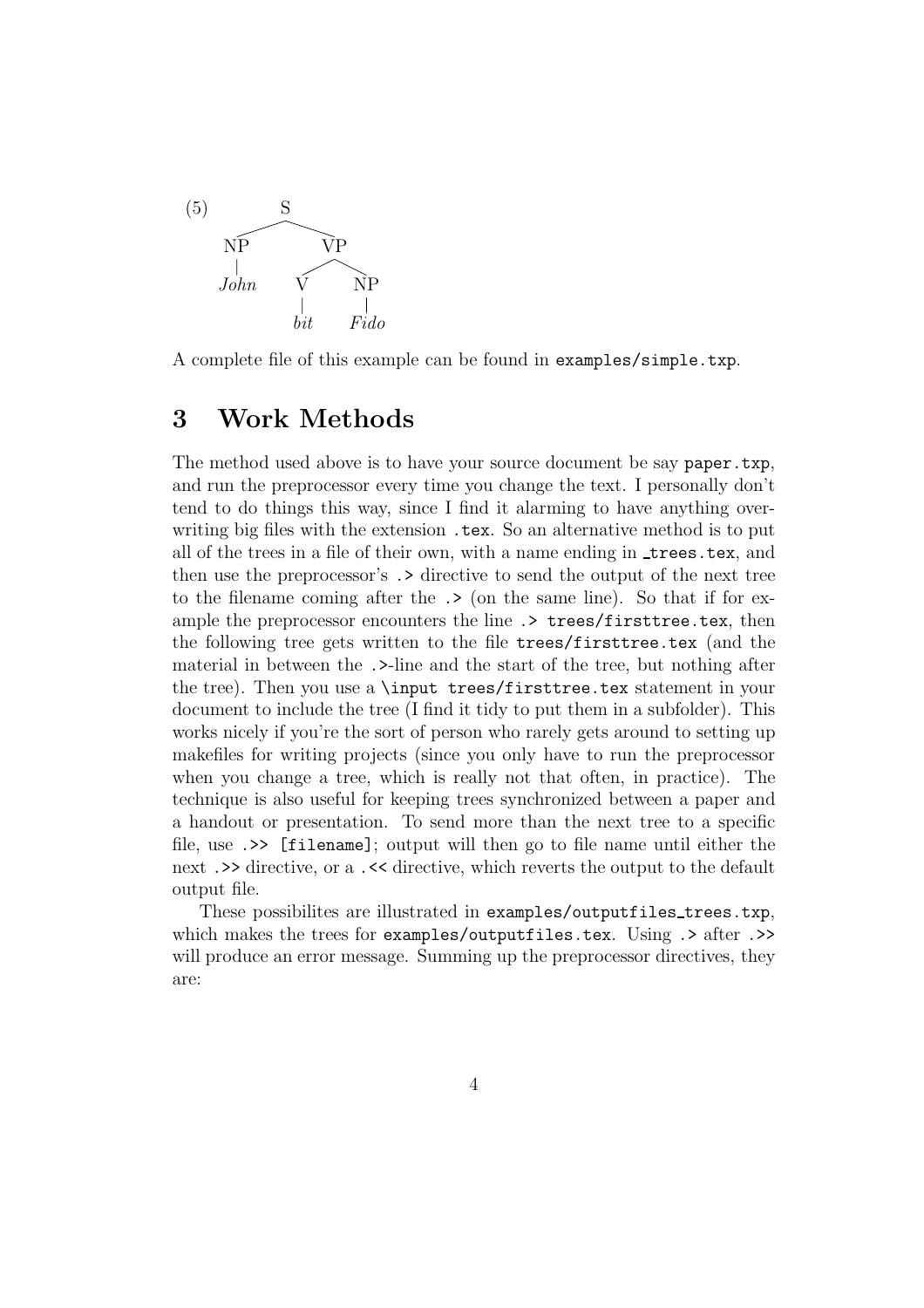| $(6)$ . [          | $:$ begin a tree                                                   |
|--------------------|--------------------------------------------------------------------|
| $\cdot$ $\cdot$    | $:$ end a tree                                                     |
| $\cdot$ $ \cdot$   | : continuation line (see below)                                    |
|                    | $\therefore$ file : write next tree to file                        |
|                    | $\Rightarrow$ file : write following material until $\leq$ to file |
| $\prec$<br>$\prec$ | : stop writing to file                                             |

# 4 Line-drawing Options

Line-drawing options are separated from the node label and each other by a vertical bar ('|'). There are currently five basic ones which will work with either the PSTricks or tree-dvips as the line-drawer, the last three mutually exclusive:<sup>2</sup>

- (7) a. tag TAG, where TAG is any alphabetic string, sets TAG as the tag of the node, for later use by custom line-drawing commands.
	- b. tri connects the node to its mother with a 'triangle of laziness'.
	- c. none causes the line to the mother to be omitted
	- d. dash causes the line to the mother to be dashes
	- e. dot causes the line to the mother to be dotted its mother

Here's a sample illustrating some of the options:

<sup>2</sup>And due to Chris Manning.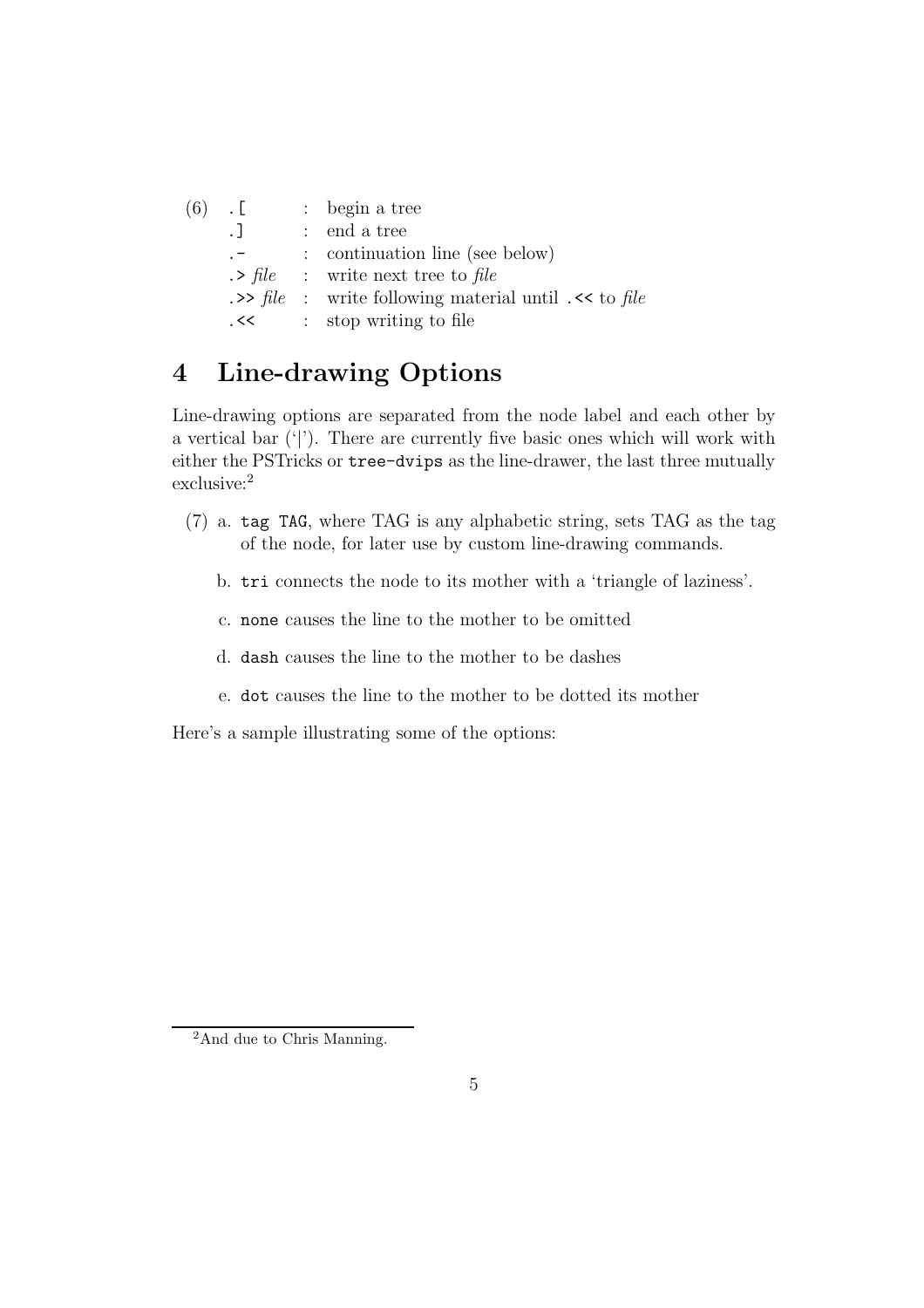

Some more advanced possibilities will be illustrated later.

# 5 Node-Building Options

There are various options for controlling the spacing and style of nodes.

### 5.1 Spacing

Sometimes the default spacing produces not-so-good results. For example the vanilla input (b) below produces the too-wide-and-spread-out result (a):

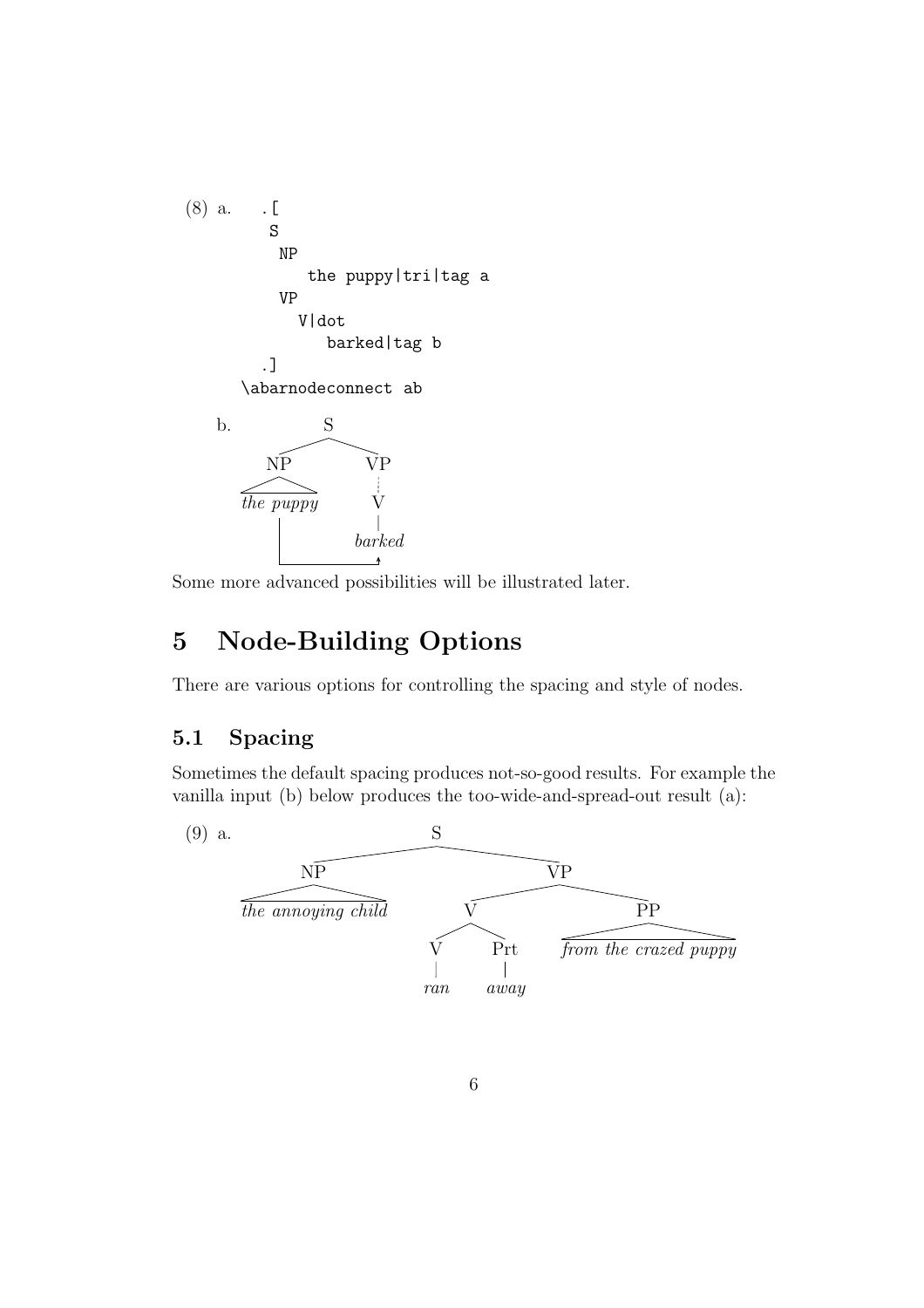

We can make it look better by increasing the vertical mother-daughter spacing by setting the \daughterskip dimension, and decreasing the horizontal spacing between sisters with the \sisterskip dimension:

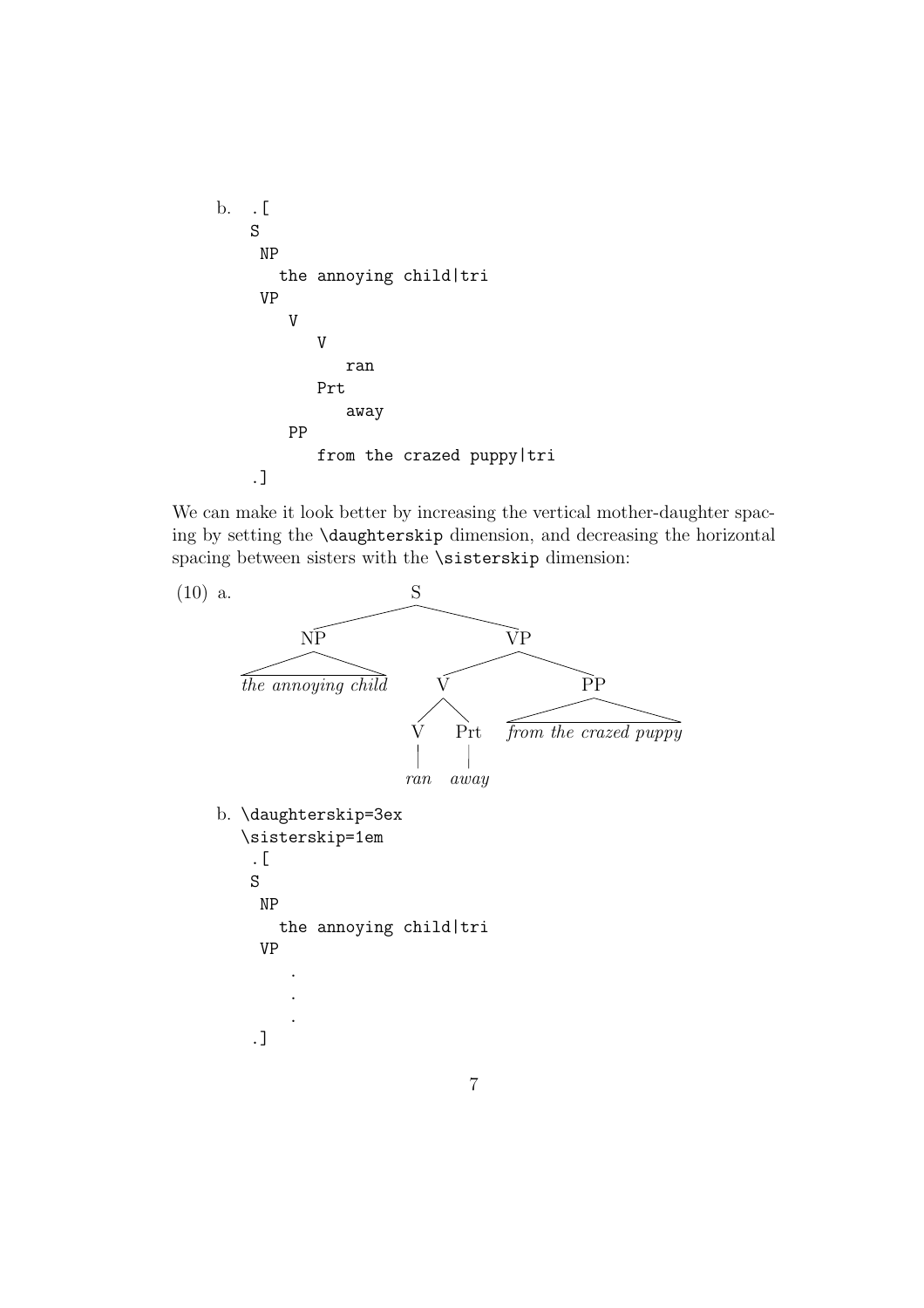This is a bit better, but the triangles are still too flat, and there's a bit too much space between the subject NP node and the top V. These problems can be addressed with the \daughtergap command, placed somewhere in a node to set the vertical spacing to its daughters, and the **\sistergap** command, placed somewhere in a node to set the spacing between it and its preceeding daughter:



### 5.2 Nodes without Labels

Sometimes we want at least some nonterminal nodes to lack labels. Such trees look rather bad unless the lines all make constant angles, which can be effected with the \treeslantratio{rise/run} command: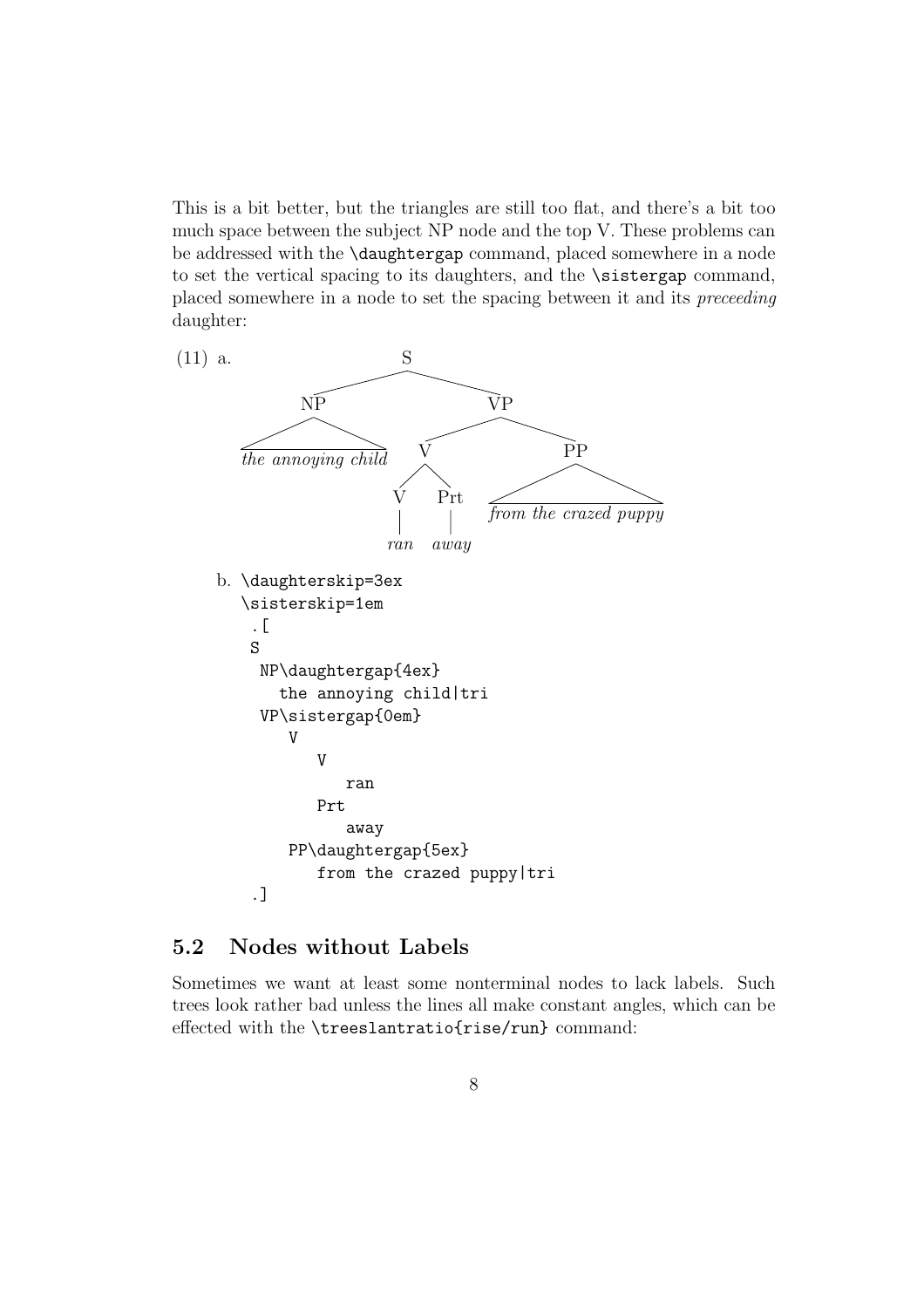

This works by seizing control of the vertical spacing, so that \daughterskip ceases to have any effect.

Some trees look also look better with the length of the lines kept mostly uniform, which can be achieved by setting the **\nodewidth** dimension, which causes all nodes to be treated as having the value of that dimension as their width:



9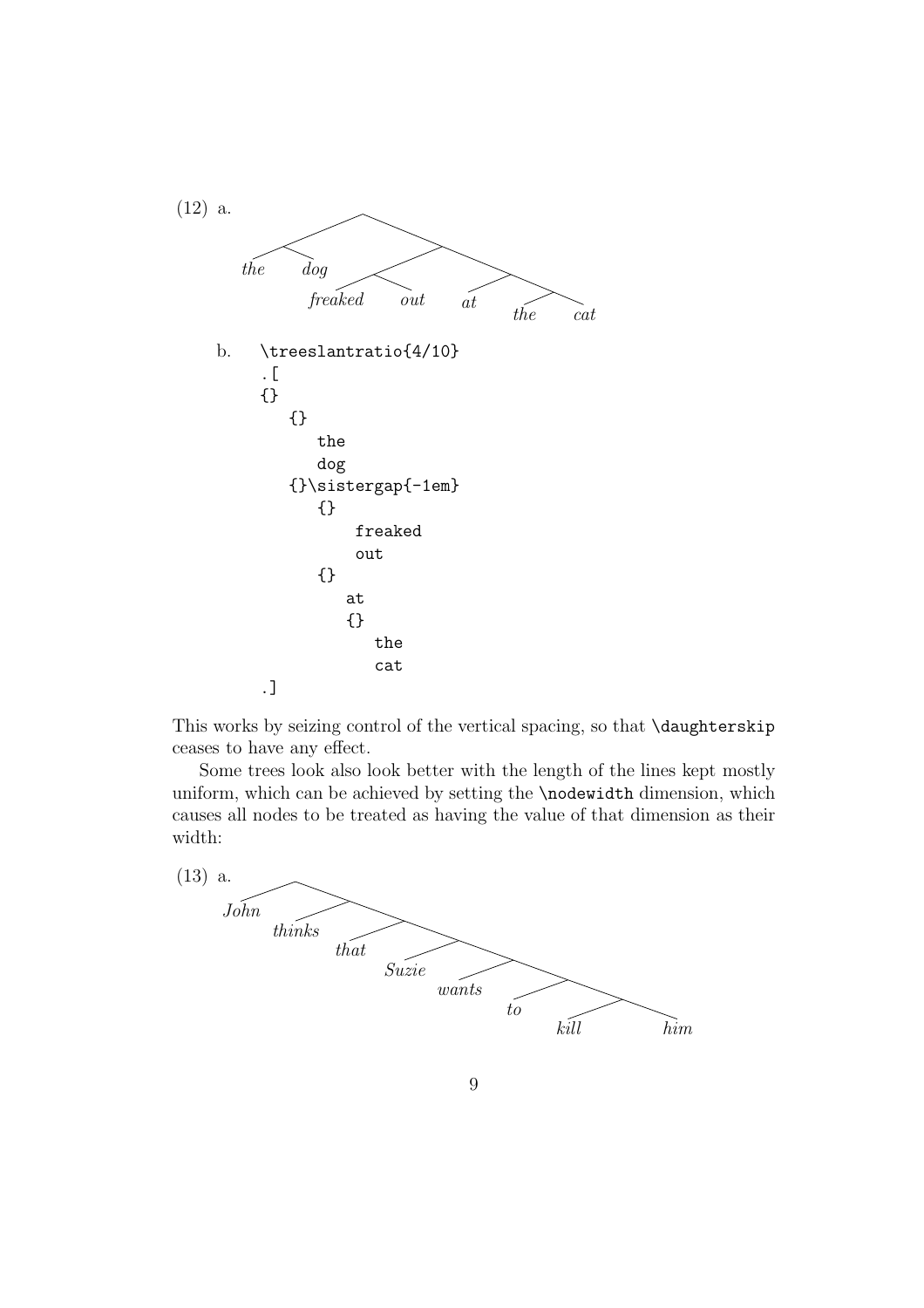```
b. \nodewidth=6em
     \treeslantratio{7/20}
     \sisterskip=1em
     .[
     {}
        John
        {}
           thinks
           {}
              that
              {}
                 Suzie
                  {}
                     wants
                     {}
                        to
                        {}
                           kill
                           him
     .]
```
To my eye, the final branch looks a bit too wide; we can fix this by using the dtwidths preprocessor command to set a different width for the daughters of some of the nodes near the bottom. It takes a bit of fiddling to make things look nice:

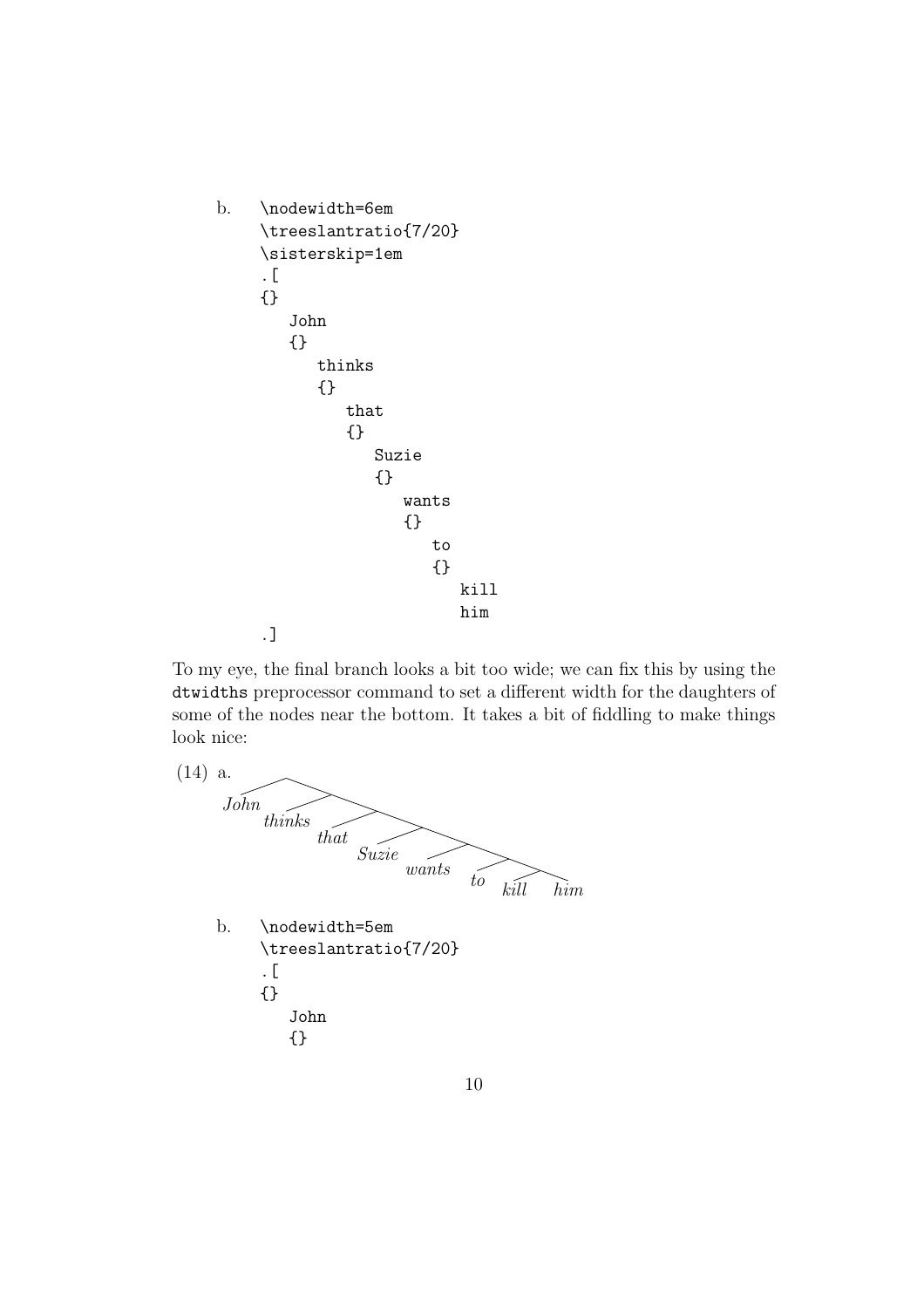```
thinks
{}
   that
   {}
      Suzie
      {}|dtwidths 4.5em
         wants
         {}|dtwidths 3.5em
            to
            {}|dtwidths 3em
                kill
                him
```
Fixed width nodes can easily result in labels overlapping each other; one way to deal with this is to emulate the pst-jtree \longer command by putting in a right-branch with a nolabel node and no line:



.]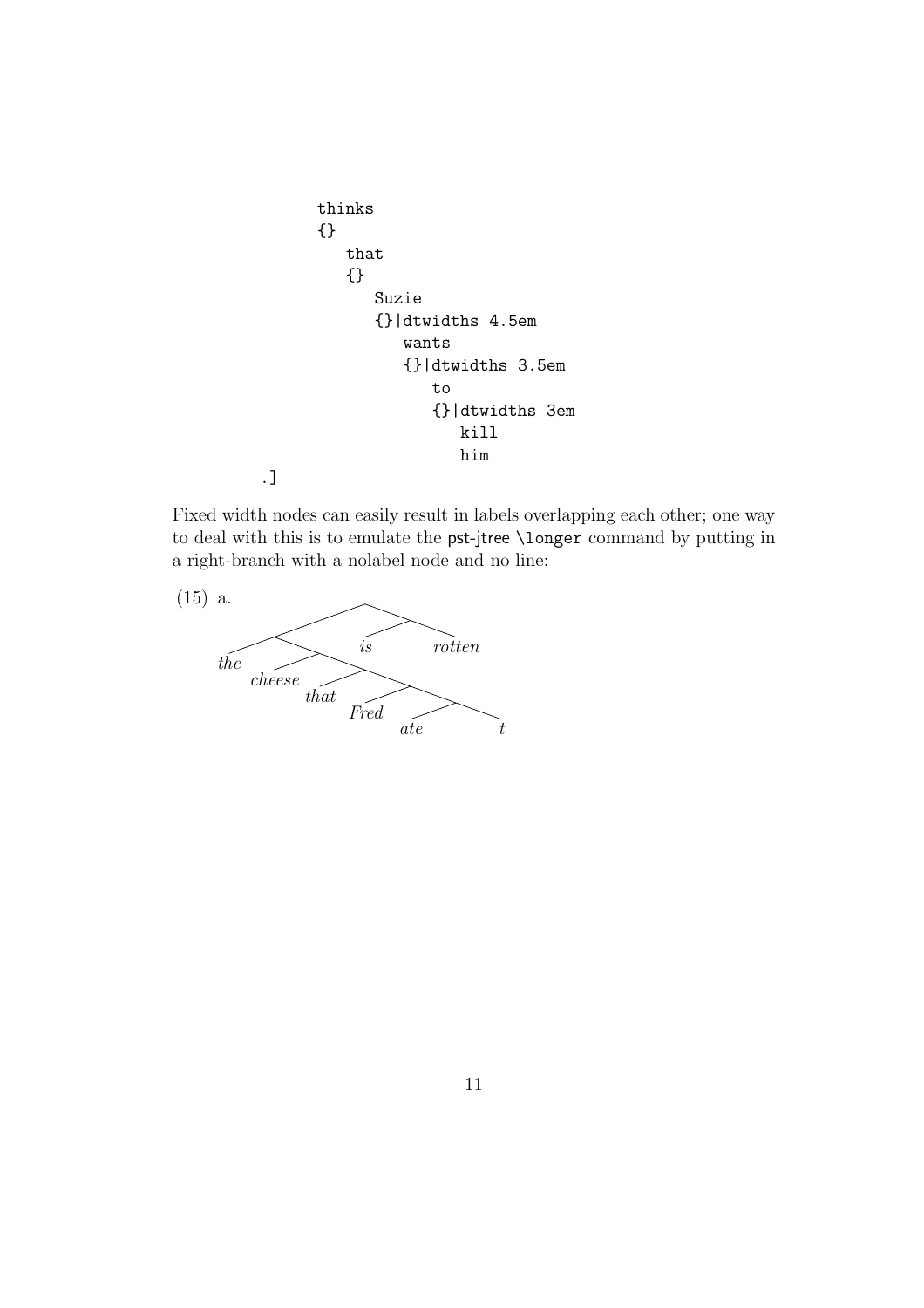```
b. \hspace{4em}
     \nodewidth=5em
     \treeslantratio{7/20}
     .[
     {}
         {}
             {}
                 the
                 {}
                   cheese
                   {}
                    that
                    {}
                       Fred
                       {}
                          ate
                          t
             {}|none
         {}
             is
             rotten
     .]
```
## 5.3 Stacking

For writing LFG papers, there is a facility for 'stacking' labels and annotations, by separating the things to be stacked with the '/' symbol. So for an annotated tree we can write:

```
(16) . [
     S
       ($\uparrow$ SUBJ)=$\downarrow$/NP
         $\uparrow=\downarrow$/N
           ($\uparrow$ PRED)='Fido'/Fido
       $\uparrow=\downarrow$/VP
         $\uparrow=\downarrow$/V
            ($\uparrow$ TENSE)=PAST/($\uparrow$ PRED)='Bark(SUBJ)'/barked
     .]
```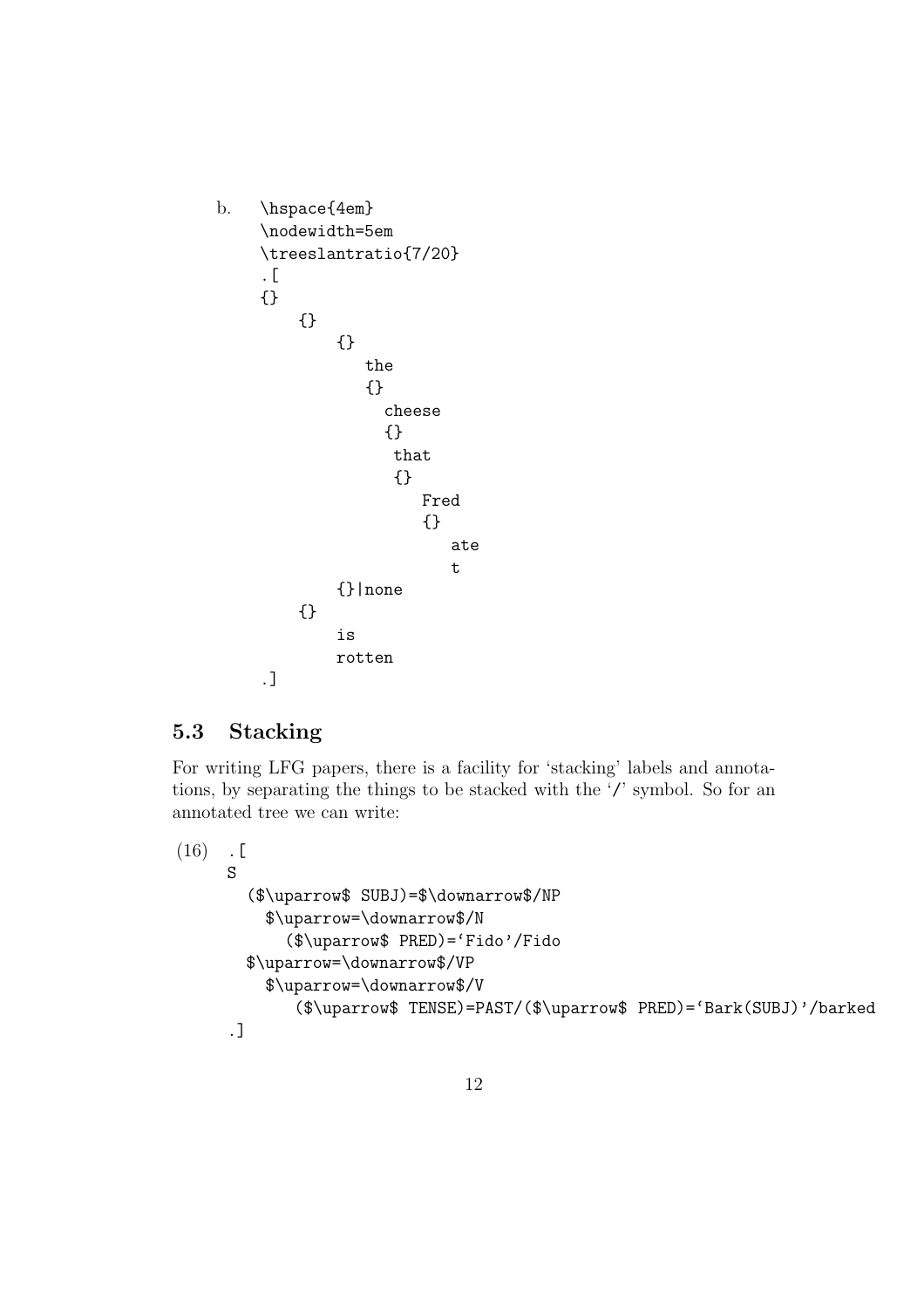which produces:



To include / in the text, enclose it in braces.

#### 5.4 Node Styles

The default is that the bottom line of a terminal nodes is set in italics, other things in roman. If you want the terminals to be, say slanted rather than italics, you can do this by redefining \tstyle as follows: \def\tstyle{\sl}. Similarly using \rm if you want them to be set in roman. The nonterminal style can be changed with the same kind of redefinition of \ntstyle.

A more profound effect on nodes (which didn't used to work right) can be achieved by redefining the \nodeannotation#1{} command, which is wrapped around each line in a stack (the same for terminal and nonterminal). The default definition is:

#### $(18) \qquad \qquad \text{non-tation#1{#1}}$

But if you want to set each line of each node in math mode, without having to write in lots of  $s$ 's, you can do it by redefining \nodeannotation as follows:

#### (19) \def\nodeannotation#1{\$#1\$}

For a more likely use, which can involve a new preprocessor feature as well, suppose you want to set trees whose nodes are avms, as produced by Christopher Manning's avm.sty file. If all of the nodes are going to be avms, we can spare ourselves the annoyance of typing out lots of **\begin{avm}** and \end{avm} commands by redefining \nodeannotation:

#### $(20) \def\not\hat{\theta}=1{\begin{array}{c}\n 20 \\
end{array}$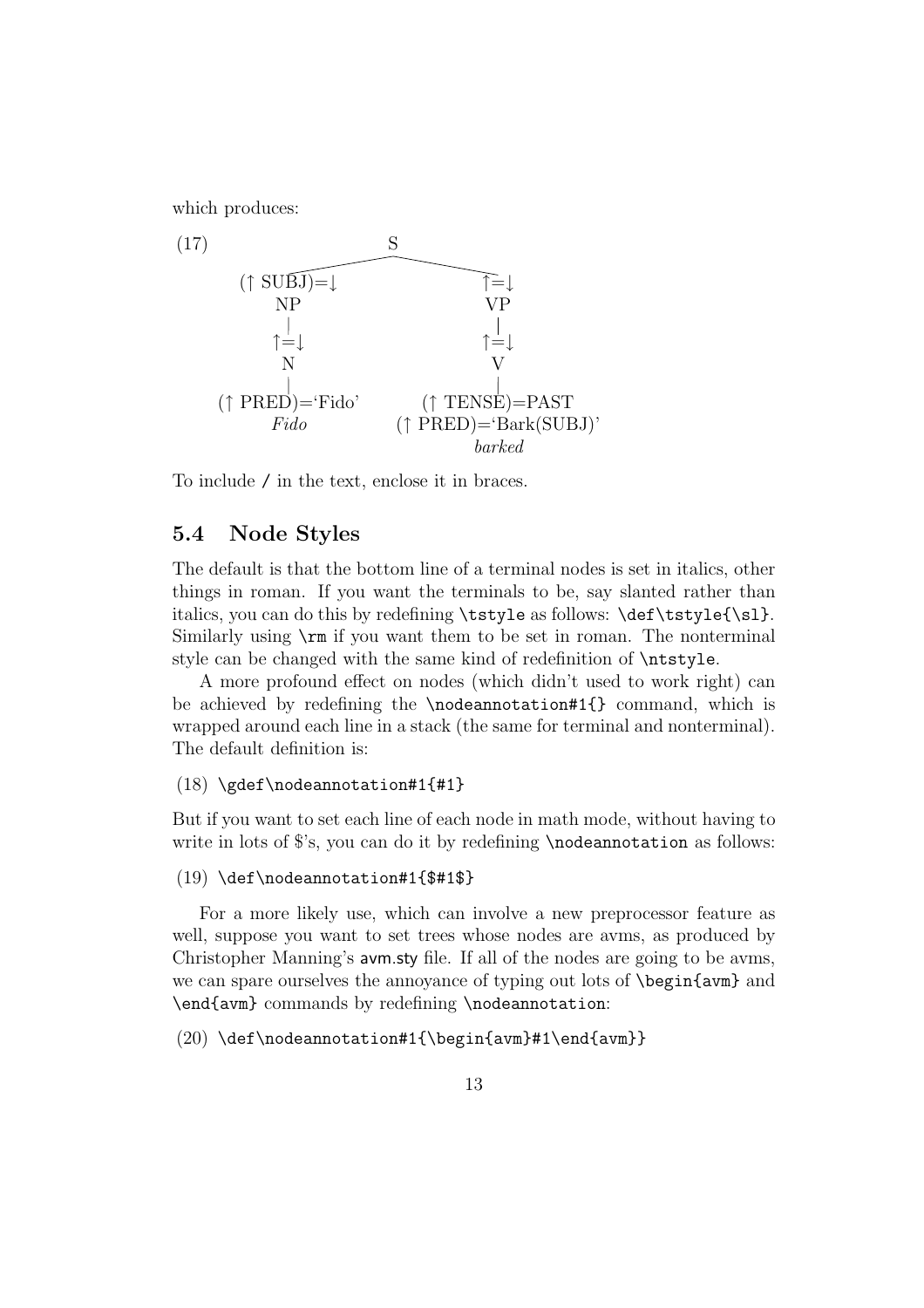The one-node-per line convention of trees.py is irksome for something like a complex avm, so there's a new 'continuation line' directive; if a line in a tree begins with  $.$ -, then it's interpreted as a continuation of the one before it:

So using all this, example  $(12)$  from page 121 of Wechsler and Zlatić (2003) The Many Faces of Agreement (CSLI Publications) can be set like this:



Note that the stacking facility proved useful for HPSG as well as LFG, and that the fact that all nodes were set as avm's doesn't matter, since avm.sty doesn't do anything until it encounters one of its commands.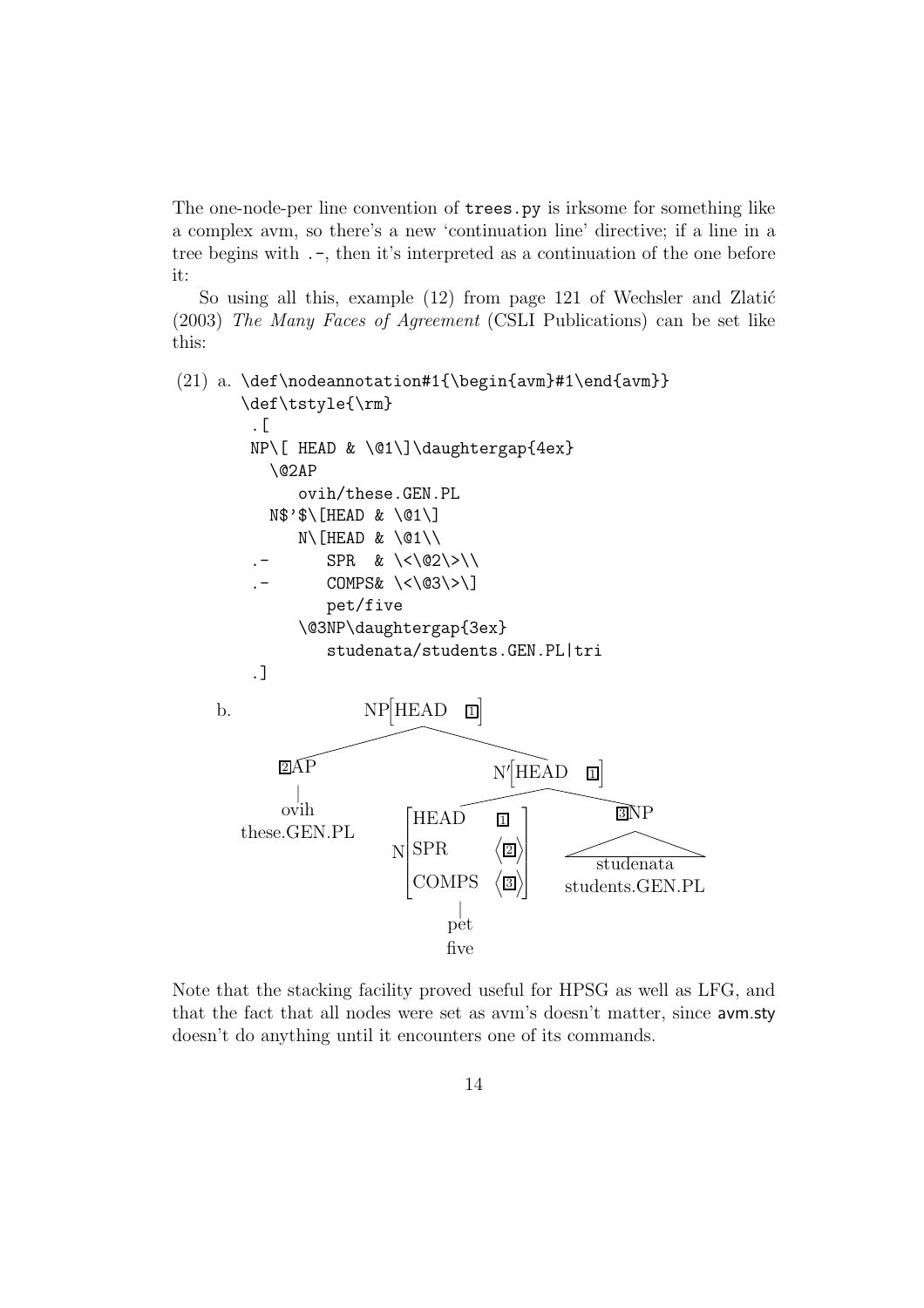## 6 PSTricks-based techniques

The use of PSTricks enables a substantial assortment of further possibilities. lingtrees.sty uses the pst-nodes module of PSTricks via a partial emulation of tree-dvips, provided by pst-tree-dvips-emu.sty, which has its own included documentation pst-tree-dvips-emu.doc.pdf. In combination with lingtrees, you can combine techniques from the emulator (somewhat more convenient for certain linguistics tasks) and PSTricks itself (much more powerful).

### 6.1 More Line-Drawing Options

The easiest is dotted, which gives PSTricks-style round dots instead of very short dashes:



Dots seem to be almost invisible with the usual lingtrees line thickness, so they're set a bit thicker with the dimension treedotwidth, which is set to 0.6pt in lingtrees.sty.

Any \psset-able property of the connecting line can be set with the style option: what comes after 'style' must be an OK argument of \psset. For example: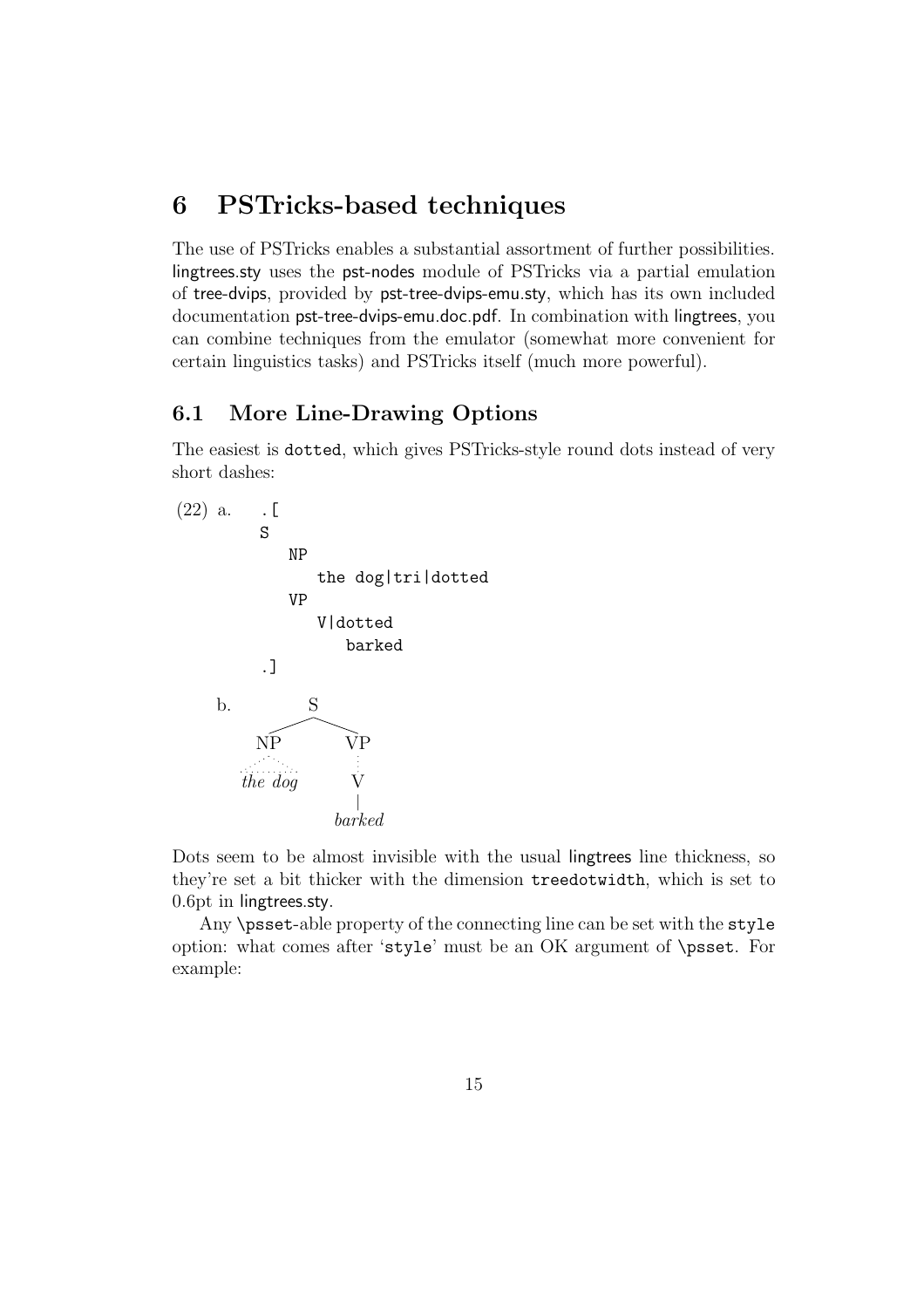

The after option is followed by any well-formed string of LATEX text, which appears in the output after the node connection command. This is especially useful for using the PSTricks label-positioning commands, which appear after the command drawing the lines they are to attach labels to. Here's an example where we use these to attach Greek letter labels to some of the lines:

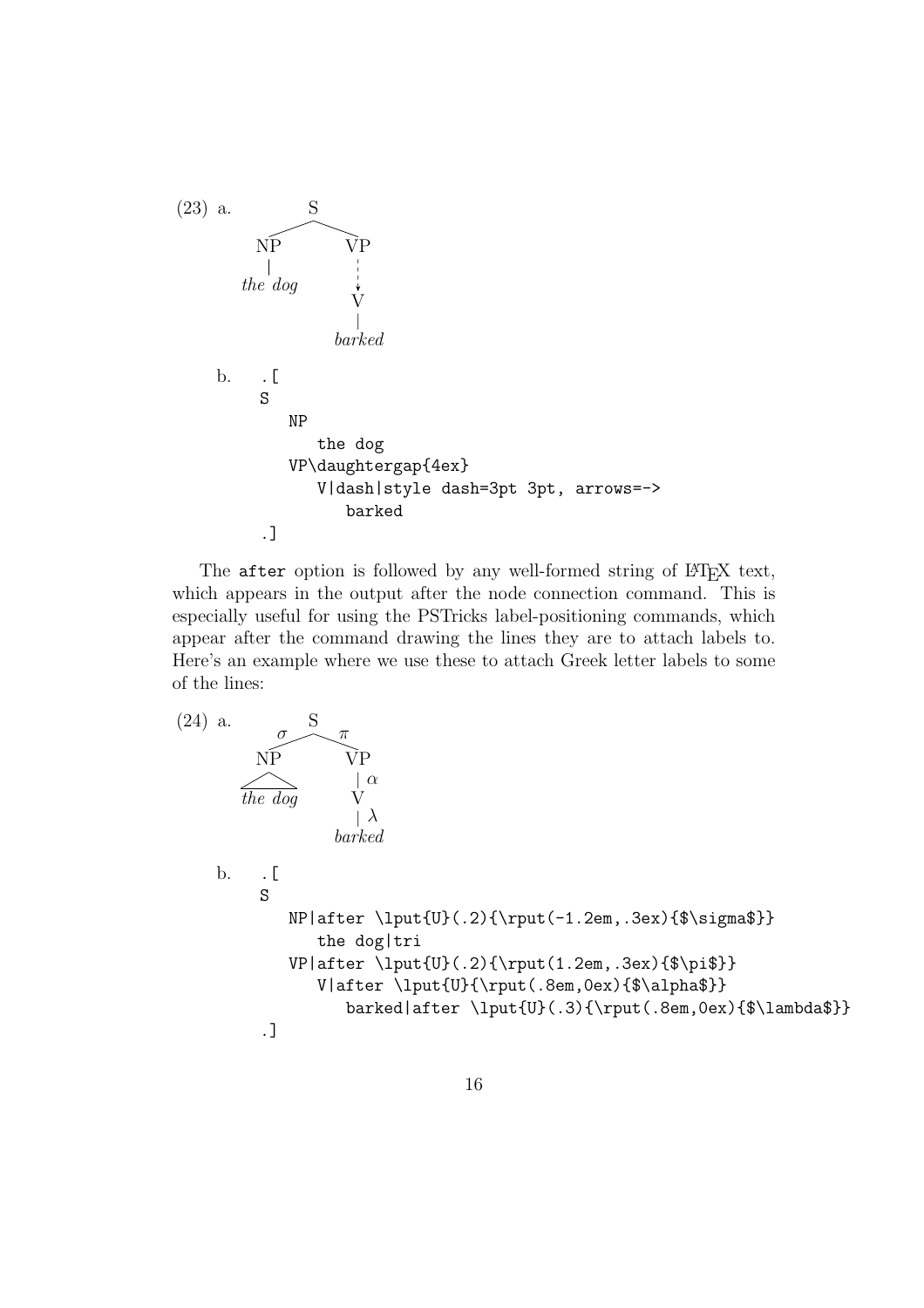It is a bit tricky to get the positions right, but I think that it's easier to position them relative to the lines than to the nodes.

My .dvi viewer (Yap) doesn't get the positions of things placed by lput right, so check the results in postscript if things look wrong.

The none and after options together can be used to entirely replace the line-drawing command that the preprocessor normally produces, but a slightly more convenient option is connect, whose following material is put in place of the usual line-drawing command (\nodeconnect), in front of the mother and daughter arguments. So with a connect option such as \nodeconnect<\pccoil>, (see pst-tree-dvips-emu.doc.pdf), you could replace a normal line with a coil.

A final preprocessor option is  $\&$ |width $\&$ , followed by a dimension, which sets the width of a particular node, rather than its daughters.

#### 6.2 Together with PSTricks

A major reason for using PSTricks as the basis is to be able to combine the powerful facilities of the latter with the convenience of the tree-formatter and the tree-dvips commands it uses. For example, one can produce something like this, where PSTricks allows loops to be drawn around sets of nodes, and labels to be attached to arrows: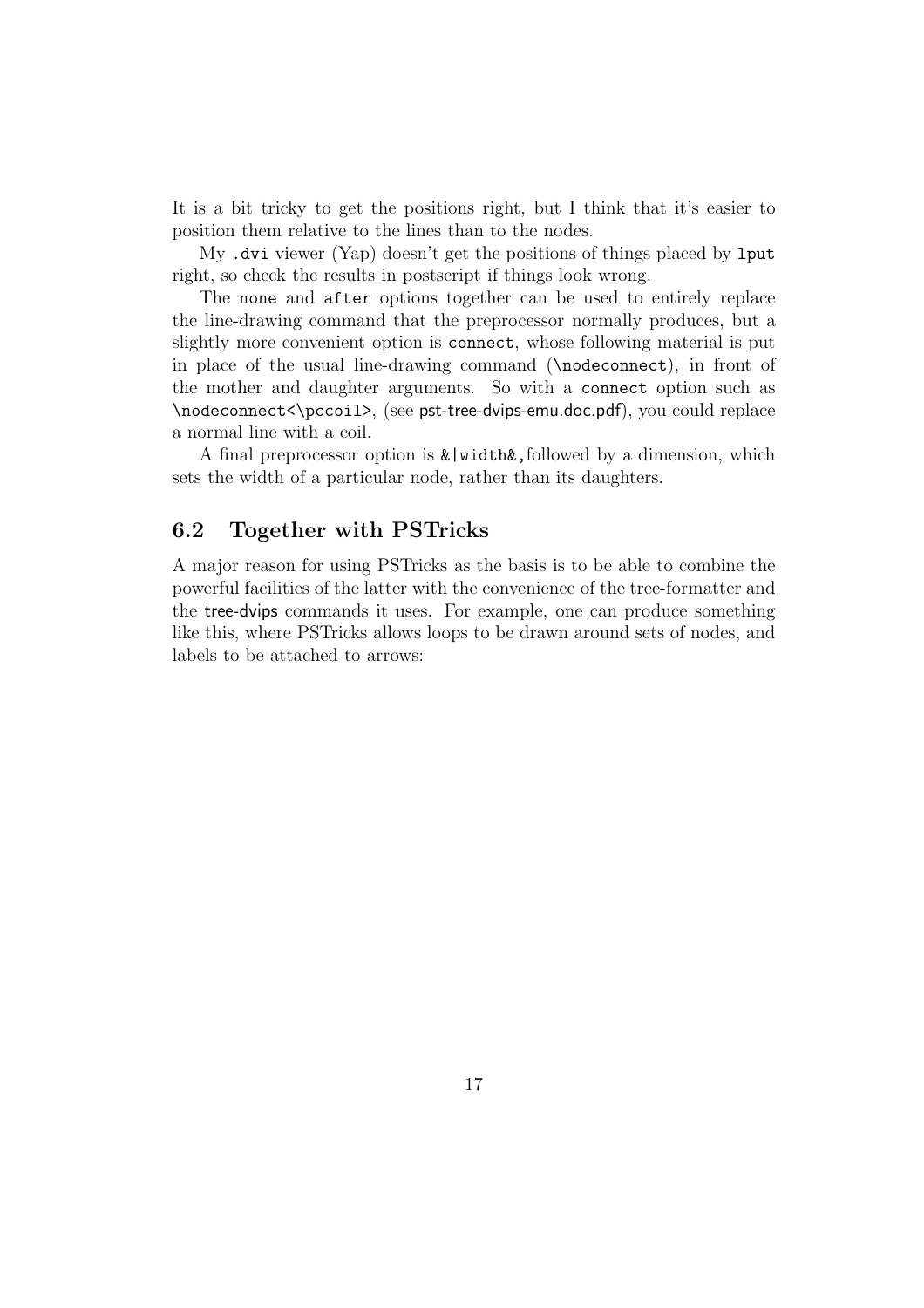

This was produced as follow. First, the tree, with labels placed on many of the nodes (also some preliminary stuff to help the diagram fit into the space on the page):

```
(26) \makebox[0ex]{}\\[5ex]
    \hspace*{-1.8em}
    \sisterskip=1.3em
      .[
      S|tag s
         NP|tag su
             Det|tag sud
                the
             N|tag sun
                dog
         VP|tag vp
             V|tag v
                chased
             NP\sistergap{2.5em}|tag ob
               Det|tag obd
                 the
               N|tag obn
                  cat
      .]
```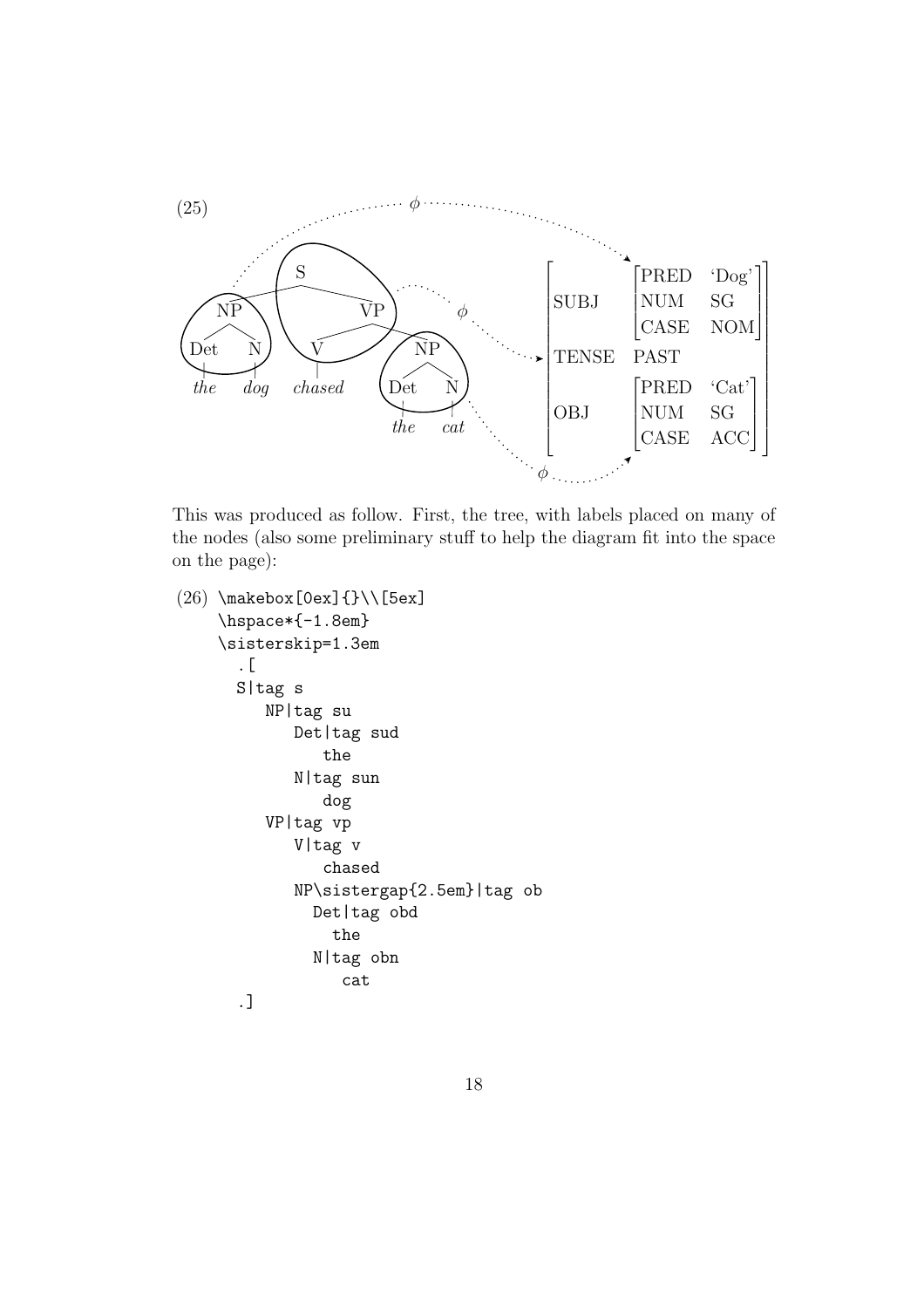And then some commands to place points at positions relative to the corners of the nodes, and run closed curves through those points. These begin with the PSTricks SpecialCoor command, which allows a wide range of 'Special Coordinate' specifications to be used, such as, here, the name of a node in parentheses as the specification of a point location:

```
(27) {\SpecialCoor
    % loop around subject
    \putpoint{sutop}{1ex}(90)[t]{su}
    \putpoint{sunrt}{1ex}(-40)[r]{sun}
    \putpoint{sudlt}{1ex}(220)[l]{sud}
    \psccurve(sutop)(sunrt)(sudlt)
    % loop around S, VP V
    \putpoint{stop}{2ex}(120)[t]{s}
    \putpoint{vl}{1ex}(220)[l]{v}
    \putpoint{vpr}{1ex}(-40)[br]{vp}\putpoint{vprb}{1ex}(40)[tr]{vp}
    \psccurve(stop)(vl)(vpr)(vprb)
    % loop around object
    \putpoint{obtop}{1ex}(90)[t]{ob}
    \putpoint{obnrt}{1ex}(-40)[r]{obn}
    \putpoint{obdlt}{1ex}(220)[l]{obd}
    \psccurve(obtop)(obnrt)(obdlt)
```
The difference between \putpoint and the PSTricks command \uput is that \putpoint defines the 'corners' (tl, tr, br, bl) and 'edges' (t, r, b, l of the point, which are all the same location, but allows the pst-tree-dvips-emu.sty commands  $\langle a \rangle$ nodeconnect and  $\langle a \rangle$ nodecurve to work, and sets the default direction of incoming arrows for the latter in accord with the standard conventions of tree-dvips.

So next we produce the f-structure, done with Chris Manning's avm.sty package. In avm.sty, the \!{lab}{stuff} command is an abbreviation inside avm's for \node{lab}{stuff}, and it works when the nodes are implemented by pst-tree-dvips-emu.sty as well as original tree-dvips.sty:

(28) \hskip 2em \begin{avm} \!{f}{\[SUBJ & \!{subj}{\[PRED & 'Dog'\\ NUM  $&$  SG\\